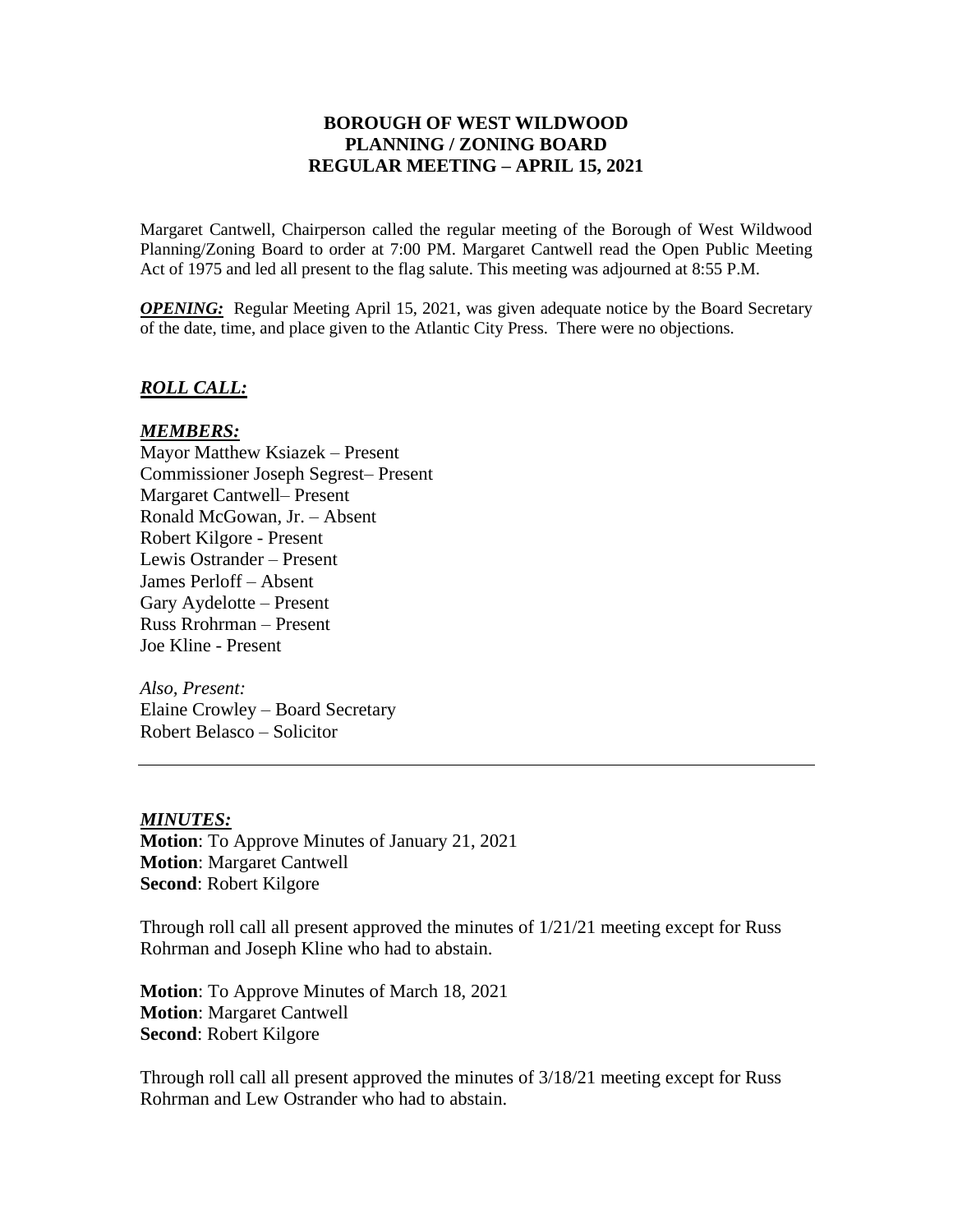### **NEW BUSINESS**

Kendra from T & M Associates, LLC spoke to the board via telephone. She discussed the Fair Share Housing Element and suggested the adoption of a housing element which consist of 3 components.

Also, there was a discussion on the Borough's liability to have affordable housing in place.

**Motion**: To approve Resolution 2021-02

**Motion**: Lewis Ostrander **Second**: Margaret Cantwell

**Those in Favor:** Robert Kilgore, Margaret Cantwell, Lewis Ostrander, Russ Rohrman and Joe Kline

**Those Opposed:** None

**Those Abstained:** Matthew Ksiazek and Joseph Segrest

**Absent:** Ronald McGowan, Gary Aydelotte and James Perloff

**Motion**: To approve Resolution 2021-03

**Motion**: Joseph Kline **Second**: Robert Kilgore

**Those in Favor:** Robert Kilgore, Margaret Cantwell, Lewis Ostrander, Russ Rohrman and Joe Kline

**Those Opposed:** None

**Those Abstained:** Matthew Ksiazek and Joseph Segrest

**Absent:** Ronald McGowan, Gary Aydelotte and James Perloff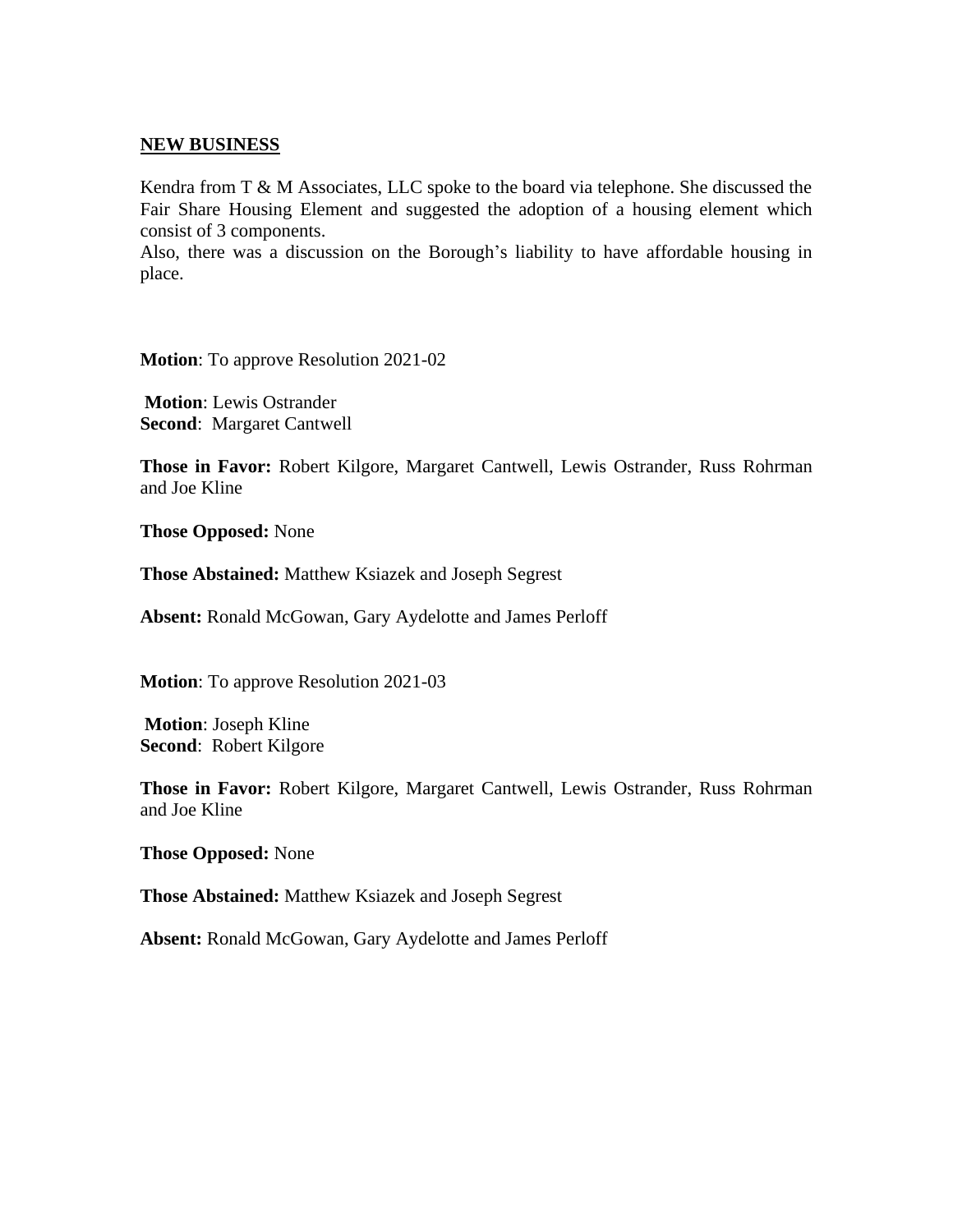**Motion**: To approve Resolution 2021-04

**Motion**: Lewis Ostrander **Second**: Robert Kilgore

**Those in Favor:** Robert Kilgore, Margaret Cantwell, Lewis Ostrander, Russ Rohrman and Joe Kline

**Those Opposed:** None

**Those Abstained:** Matthew Ksiazek and Joseph Segrest

**Absent:** Ronald McGowan, Gary Aydelotte and James Perloff

A discussion was held on the Borough's Cannabis Ordinance 591-(2021)

Solicitor Belasco reported back to the mayor about the free-board and a discussion ensued with John Feairheller regarding this matter.

## **OLD BUSINESS**

NONE

# *PUBLIC COMMENT:*

John Banning 711 W. Poplar Ave, West Wildwood, ask why the setbacks are only 4 feet from the property line when it comes to swimming pools and electrical. Mr. Banning stated that it was a safety risk.

Mr. Ostrander's answer to Mr. Banning was that the UCC governs that rule on the electrical code. Mr. Ostrander also stated that he spoke with the DEP in reference to pools being next to bulkheads.

Mr. Banning also ask how to fix the setbacks.

Mr. Ostrander informed him that the Municipal Elected Officials had to change the setback.